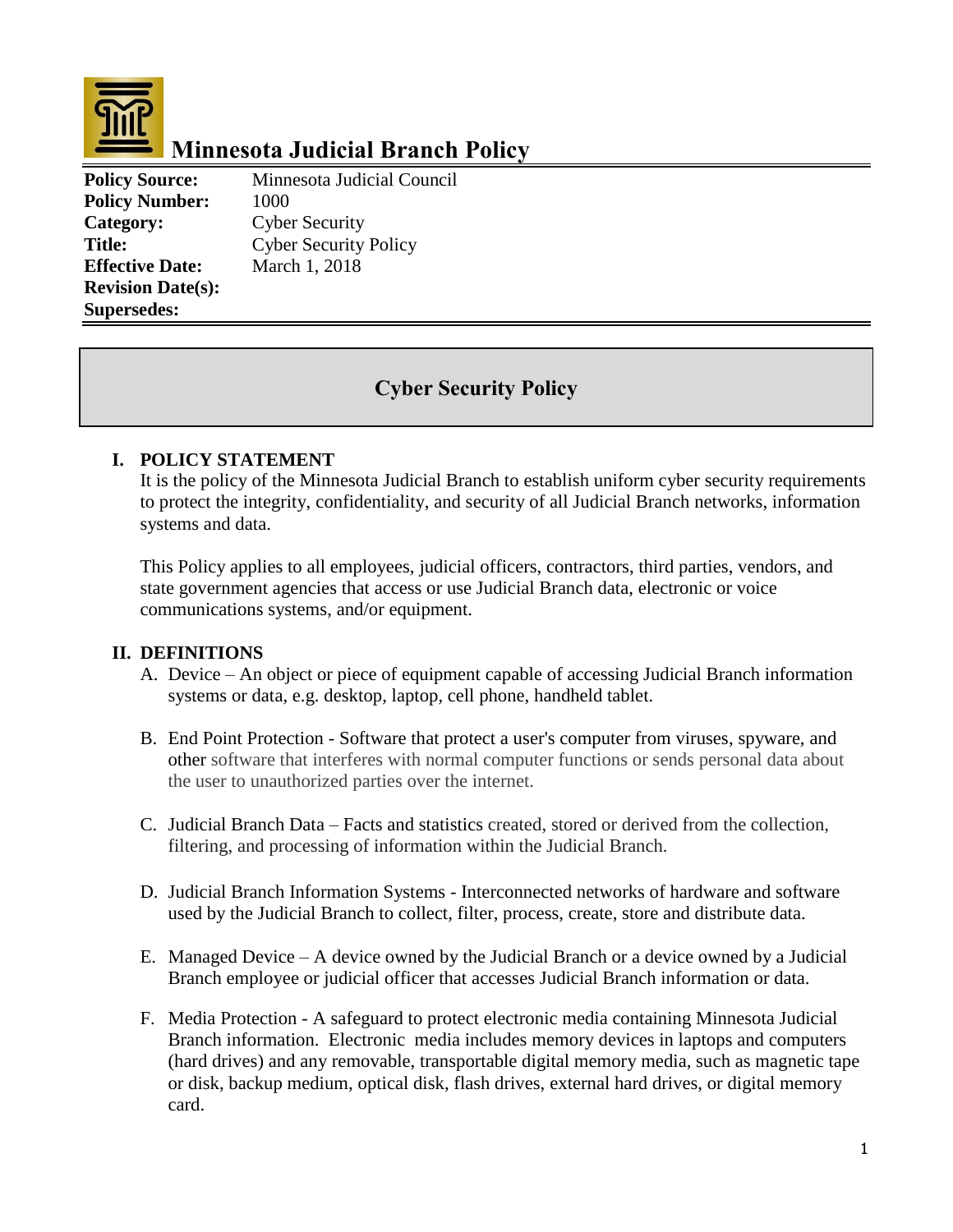## **III.CYBER SECURITY REQUIRMENTS**

A. Identity and Access Management

The Judicial Branch shall establish uniform standards to ensure identification and authentication of users accessing Judicial Branch information systems or data. Access to Judicial Branch information systems or data shall be through authorized secure means. Authorized access shall provide for privileges to enable access to systems or data essential to the performance of the business function of the user. The Judicial Branch shall establish uniform standards for the deactivation or removal of access to Judicial Branch information systems or data.

B. Logging and Monitoring

The Judicial Branch shall monitor Judicial Branch information systems and devices accessing Judicial Branch information systems for threats, vulnerabilities and computer security incidents. The Judicial Branch shall monitor, log, review and respond to data loss on managed devices and email. The Judicial Branch shall create logs for systems that store, process or transmit non-public data.

C. Vulnerability Management

The Judicial Branch shall regularly schedule and conduct vulnerability scans for all Judicial Branch information systems. The Judicial Branch shall categorize all identified vulnerabilities by risk level and timely remediate all vulnerabilities.

## D. Data Handling

Judicial Branch data shall be stored on managed centralized storage devices. All storage and transmission of Judicial Branch data shall use applications, methods of transfer or third party provided hosting solutions approved by the Judicial Branch. The Judicial Branch shall establish media protection and destruction requirements for data disposal and backup requirements for backup and recovery.

E. Network Security

The Judicial Branch shall securely configure all Judicial Branch information systems to protect the confidentiality, availability and integrity of Judicial Branch data. The Judicial Branch may restrict network connections to those necessary to the performance of the business function of the user. The Judicial Branch shall maintain current network diagrams that identify all connections (including wireless) to the Judicial Branch network.

F. Information Technology (IT) Systems

The Judicial Branch shall restrict physical access to routers, firewalls, switches, wireless access points, gateways, and other networking equipment. Judicial Branch information systems shall use a standardized, secure configuration and follow media protection and destruction requirements during decommission, reuse or recycling.